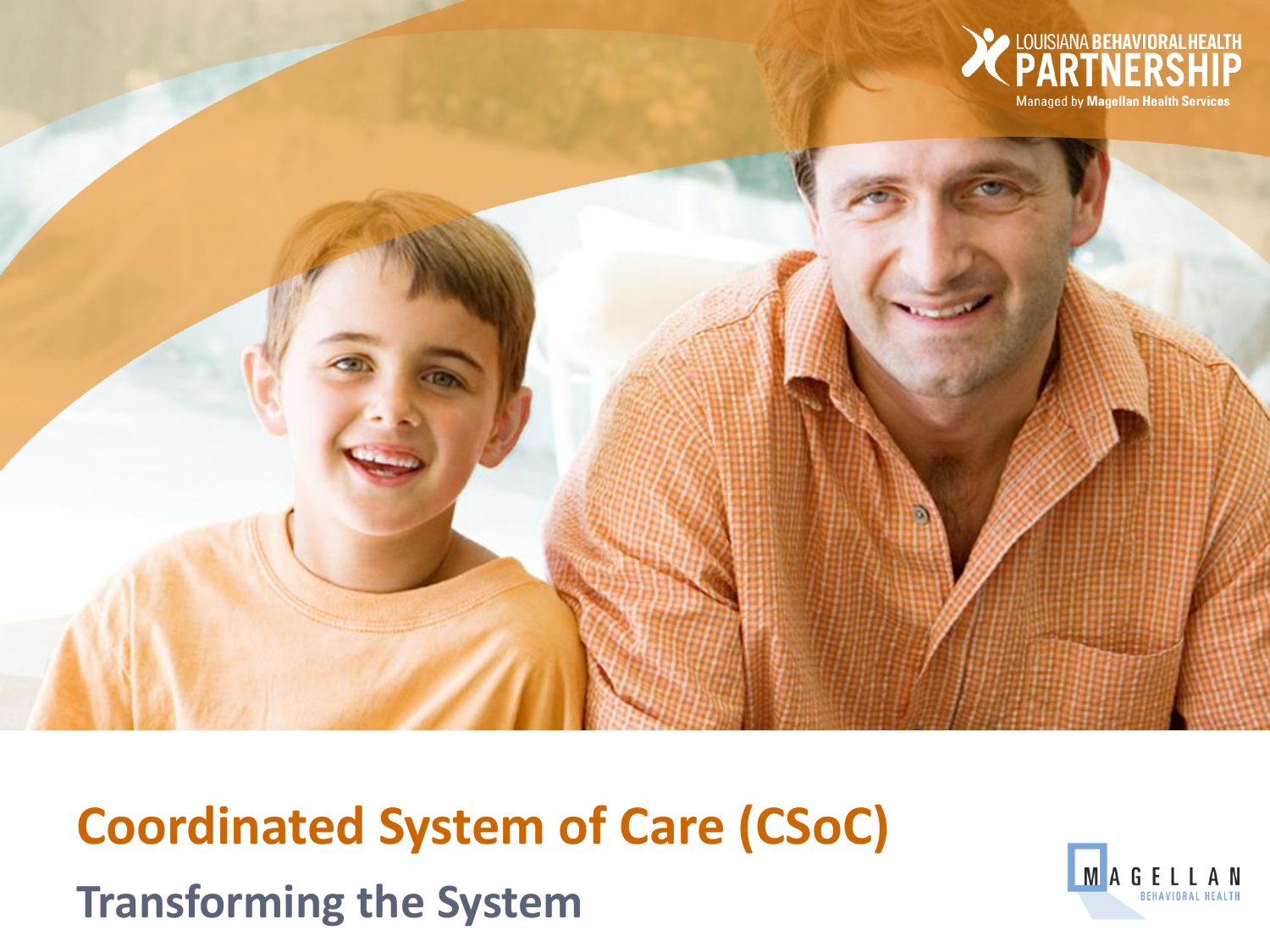### **Member Referrals (3/1/2012-3/31/2013)**



| <b>Region</b>               | <b>Frequency</b> |
|-----------------------------|------------------|
| Region 1 – Jefferson parish | 313              |
| Region 2-Baton Rouge area   | 519              |
| Region 7-Alexandria area    | 314              |
| Region 8-Shreveport area    | 539              |
| <b>Region 9-Monroe area</b> | 437              |
| Total                       | 2122             |

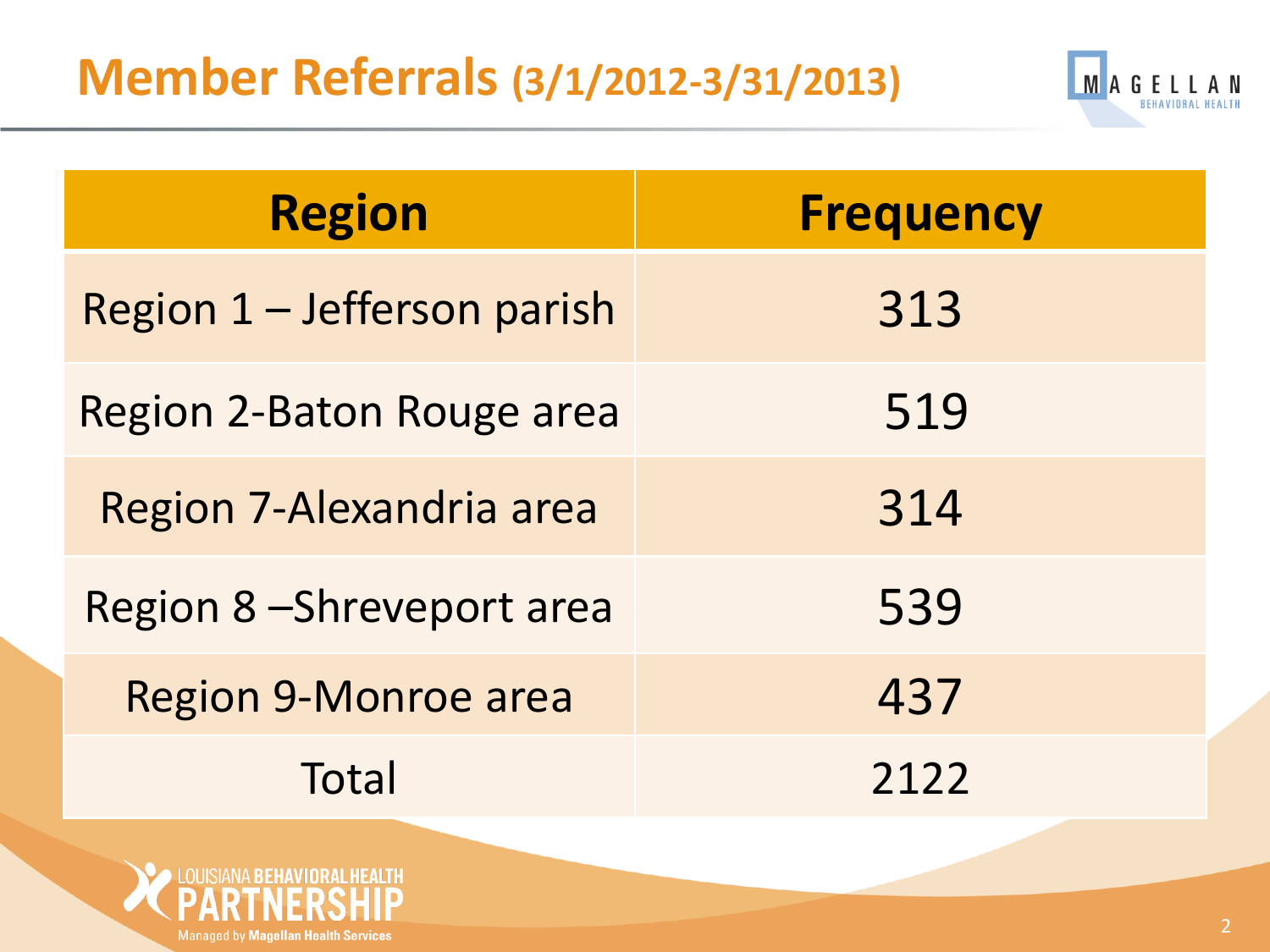### **Referrals by Agency/Entity (3/1/12-3/31/13)**

Managed by Magellan Health Services



| <b>Referring Agency</b>                                                                                                                | <b>Number</b> |
|----------------------------------------------------------------------------------------------------------------------------------------|---------------|
| <b>DCFS</b>                                                                                                                            | 296           |
| <b>OJJ</b>                                                                                                                             | 234           |
| <b>OBH</b>                                                                                                                             | 102           |
| DOE/School                                                                                                                             | 68            |
| <b>Other Referrals (Caregiver,</b><br><b>Hospitals, Licensed Mental Health</b><br><b>Professionals and other Juvenile</b><br>Entities) | 1422          |
| Total                                                                                                                                  | 2122          |
|                                                                                                                                        |               |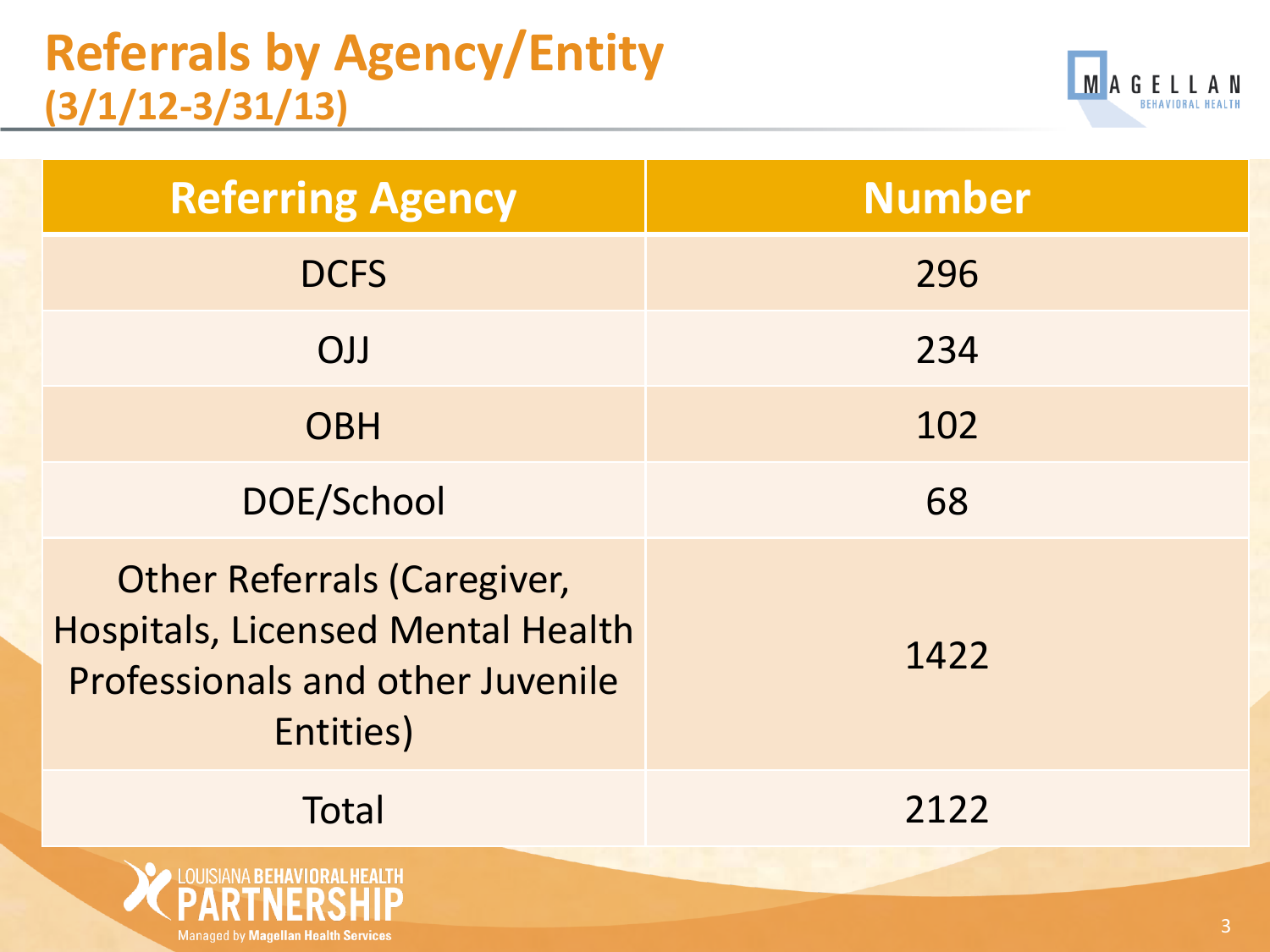

| <b>Region</b>                    | <b>Number</b> |  |  |
|----------------------------------|---------------|--|--|
| <b>Region 1-Jefferson parish</b> | 102           |  |  |
| Region 2-Baton Rouge area        | 144           |  |  |
| Region 7-Alexandria area         | 109           |  |  |
| Region 8-Shreveport area         | 181           |  |  |
| <b>Region 9-Monroe area</b>      | 189           |  |  |
| Total                            | 725           |  |  |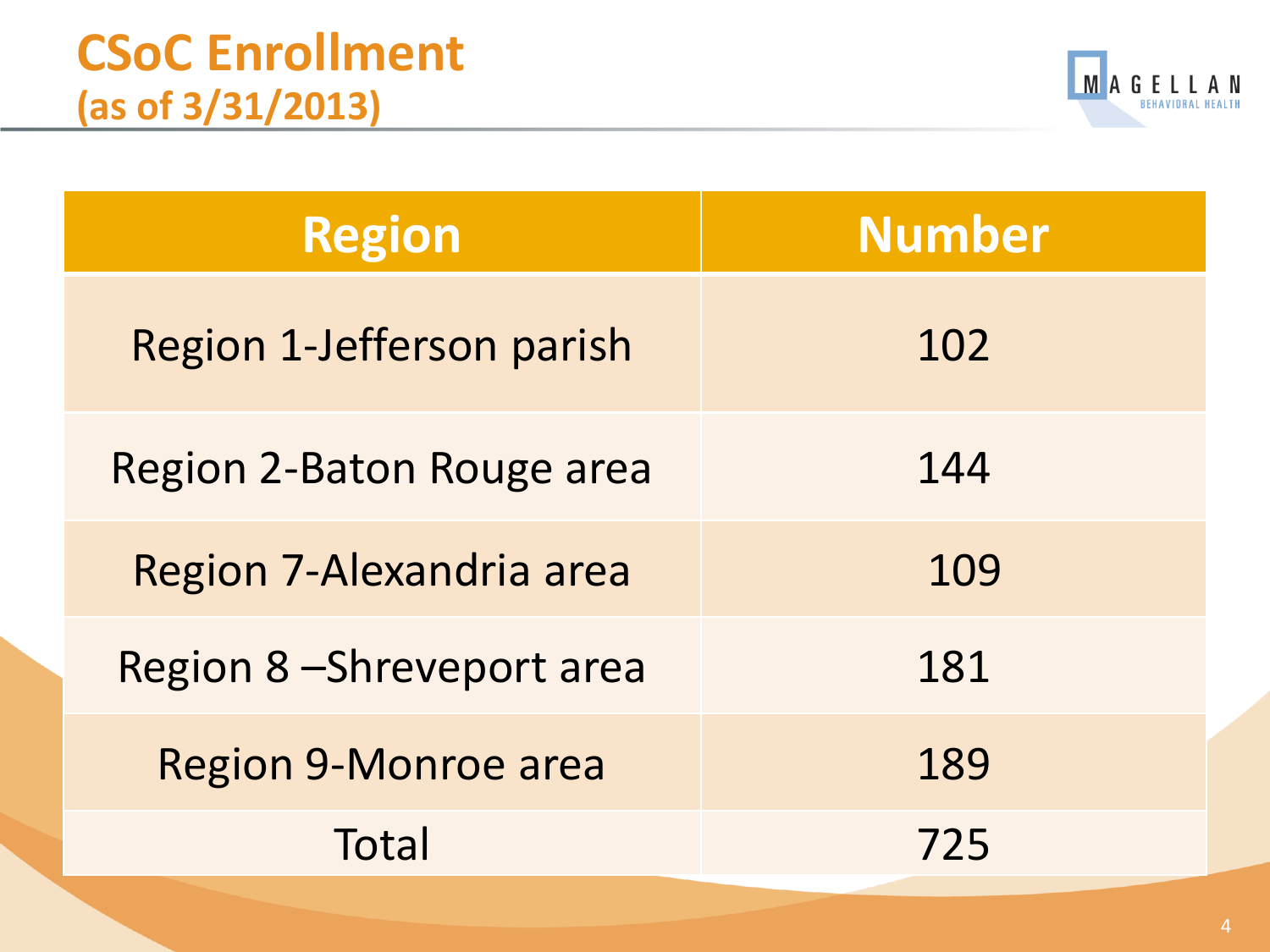#### **Medicaid/Non-Medicaid Enrollment: \***



| <b>Population</b> | <b>Number</b> | <b>Percentage</b> |
|-------------------|---------------|-------------------|
| <b>MEDICAID</b>   | 680           | 94%               |
| NON-MEDICAID      | 8             | 1%                |
| Pending           | 37            | 5%                |
| Total             | 725           | 100%              |

\*based on current eligibility and authorization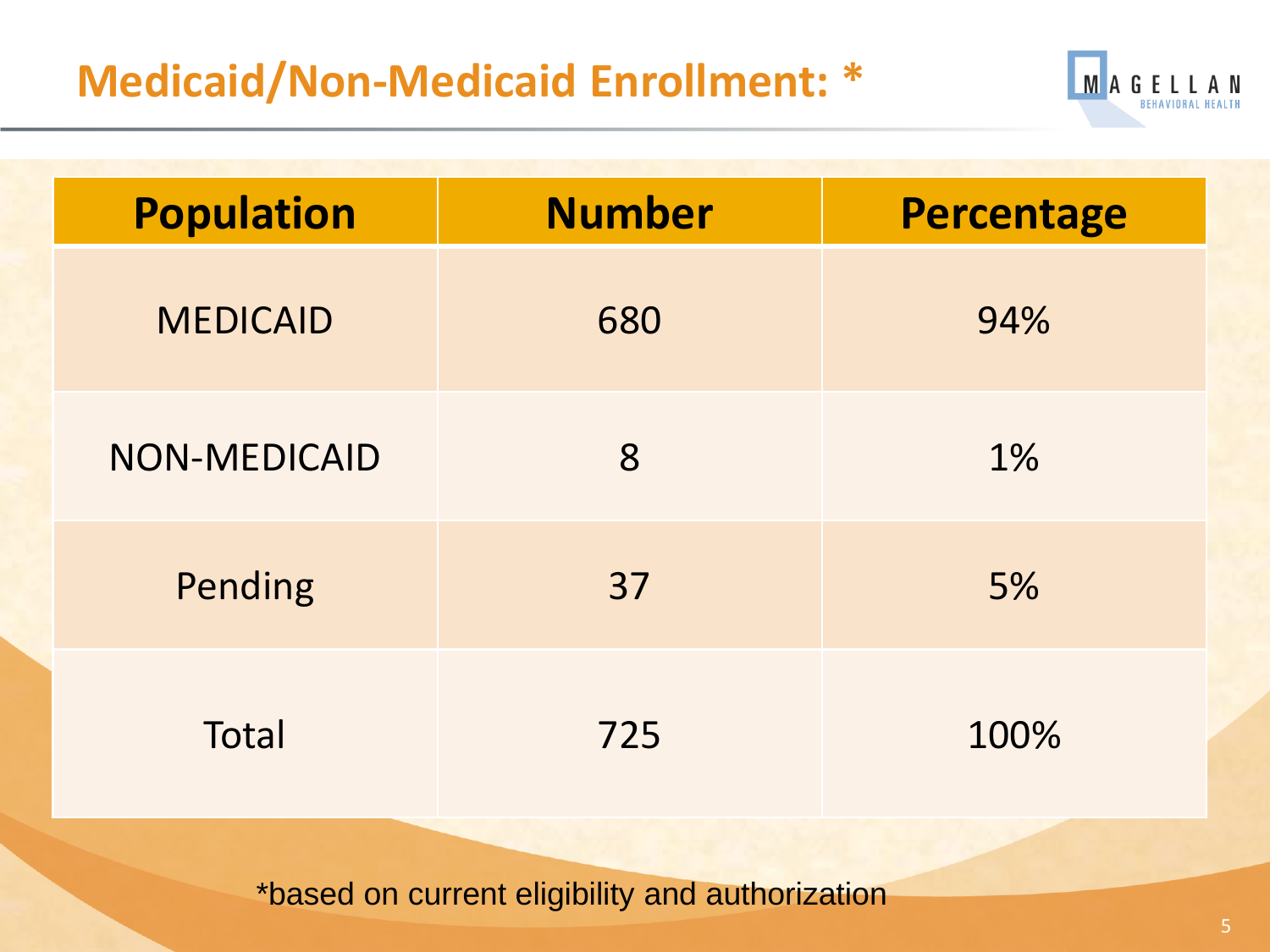Managed by Magellan Health Services



| <b>Race</b>                   | <b>Number</b> | <b>Percentage</b> |
|-------------------------------|---------------|-------------------|
| <b>Black/African-American</b> | 391           | 53.9%             |
| Caucasian                     | 220           | 30.3%             |
| <b>American Indian</b>        | 6             | 0.8%              |
| <b>Pacific Islander</b>       | 5             | 0.6%              |
| Asian                         | $\mathbf 1$   | 0.1%              |
| <b>Other Ethnicity</b>        | 19            | 2.6%              |
| <b>Unspecified</b>            | 83            | 11.7%             |
| <b>Total</b>                  | 725           | 100%              |
|                               |               |                   |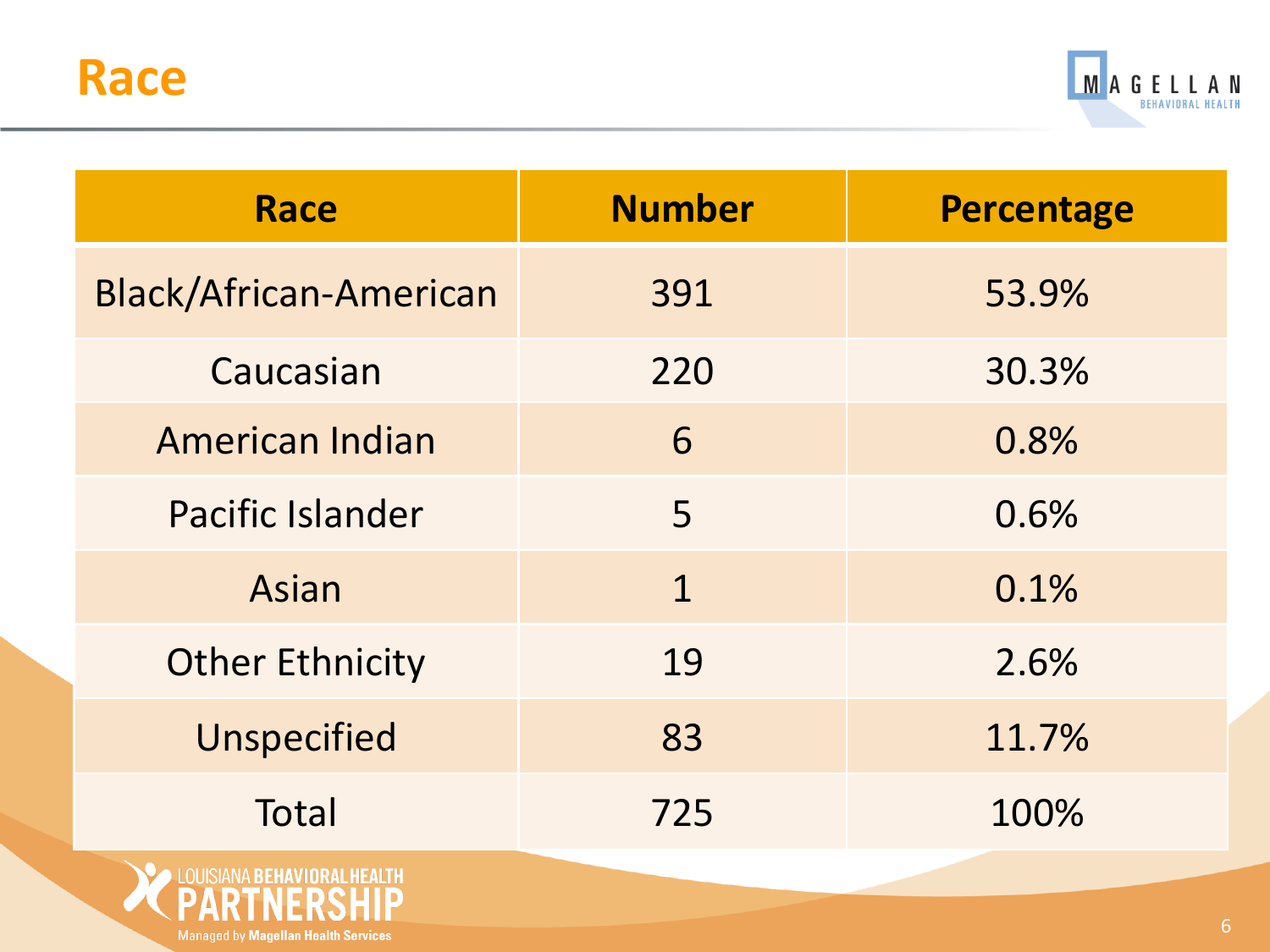



| <b>Gender</b> | <b>Number</b> | <b>Percentage</b> |
|---------------|---------------|-------------------|
| <b>Male</b>   | 416           | 57.4%             |
| Female        | 276           | 38.0%             |
| Unspecified   | 33            | 4.6%              |
| Total         | 725           | 100%              |

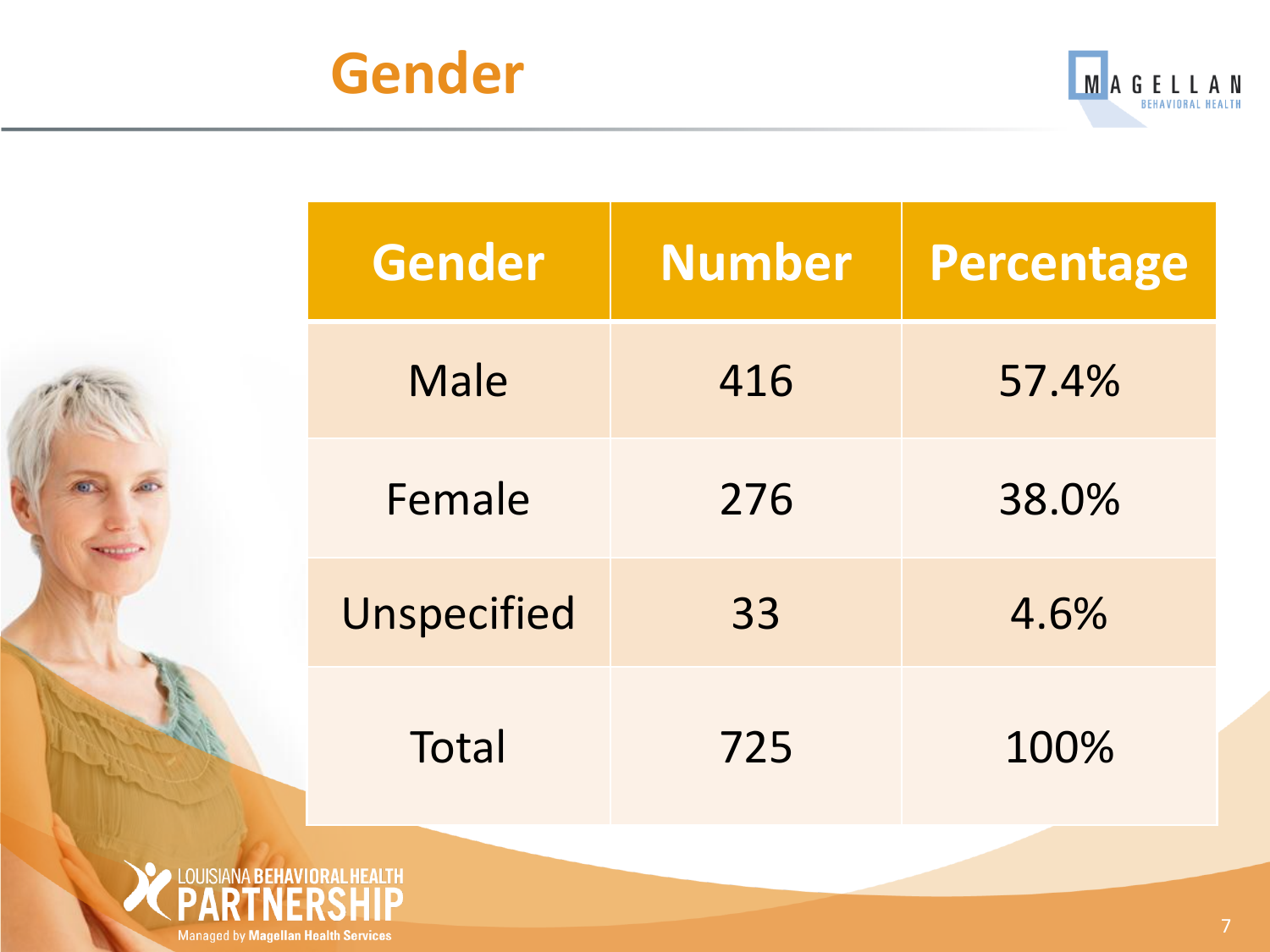## **Age Groups**



| <b>Age Groups</b> | <b>Number</b> |
|-------------------|---------------|
| up to 4           | 10            |
| $5 - 8$           | 100           |
| $9 - 12$          | 199           |
| 13-16             | 320           |
| $17 - 21$         | 91            |
| Unspecified       | 5             |
| <b>Total</b>      | 725           |



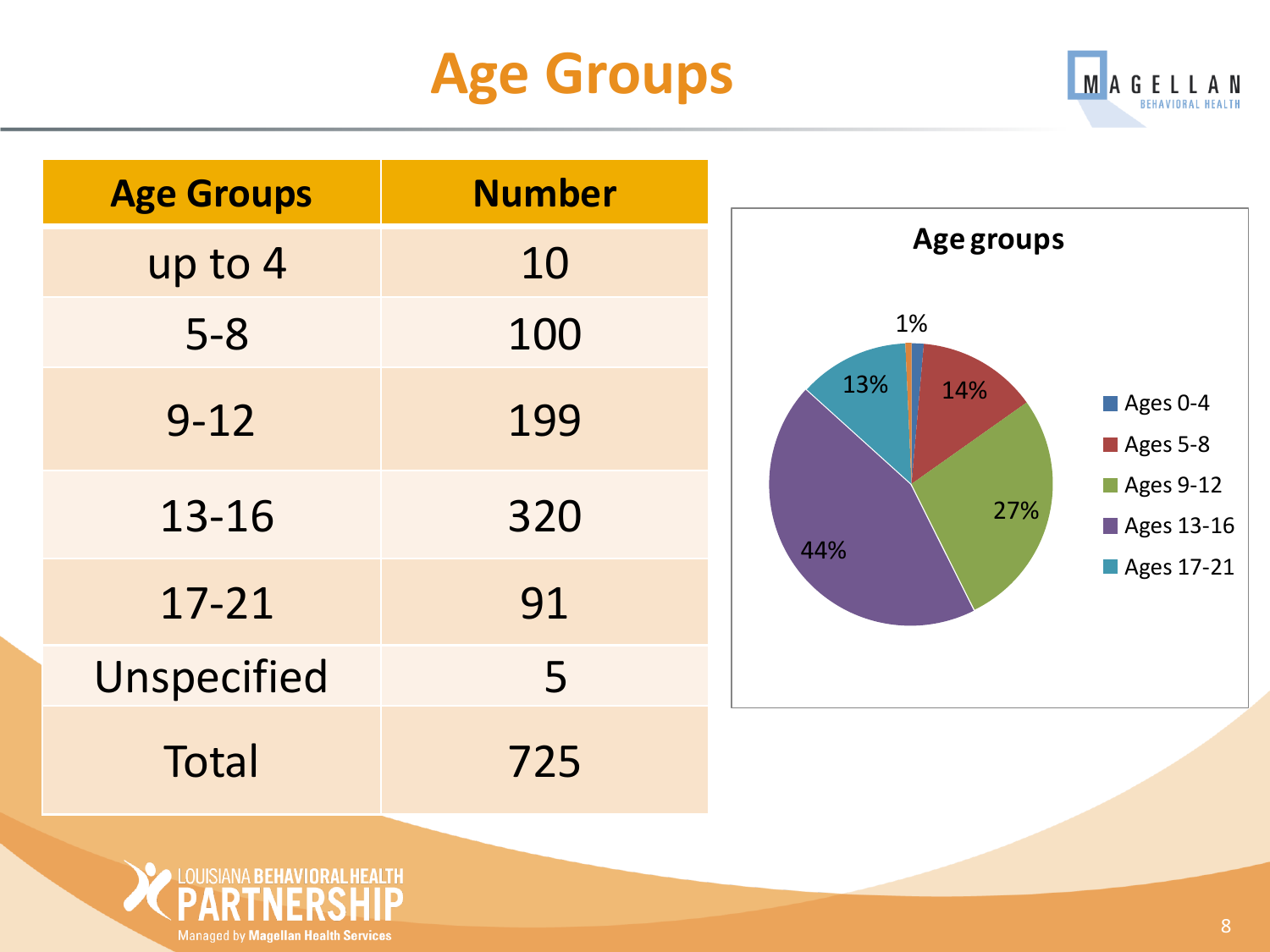## **Chief Presenting Complaint-First Treatment Episode**



| Problem                                                                | <b>Number</b> | Percentage |
|------------------------------------------------------------------------|---------------|------------|
| <b>Mood Disorders</b>                                                  | 298           | 41%        |
| Other's Emotional Problems /<br><b>Family Problems</b>                 | 238           | 33%        |
| <b>High Risk Behaviors</b><br>(e.g., Danger to Self, Danger to Others) | 111           | 15%        |
| Unspecified                                                            | 45            | 6%         |
| Other (e.g., Trauma, Medical, Legal)                                   | 18            | 3%         |
| <b>Substance Use</b>                                                   | 15            | 2%         |
| Total                                                                  | 725           | 100%       |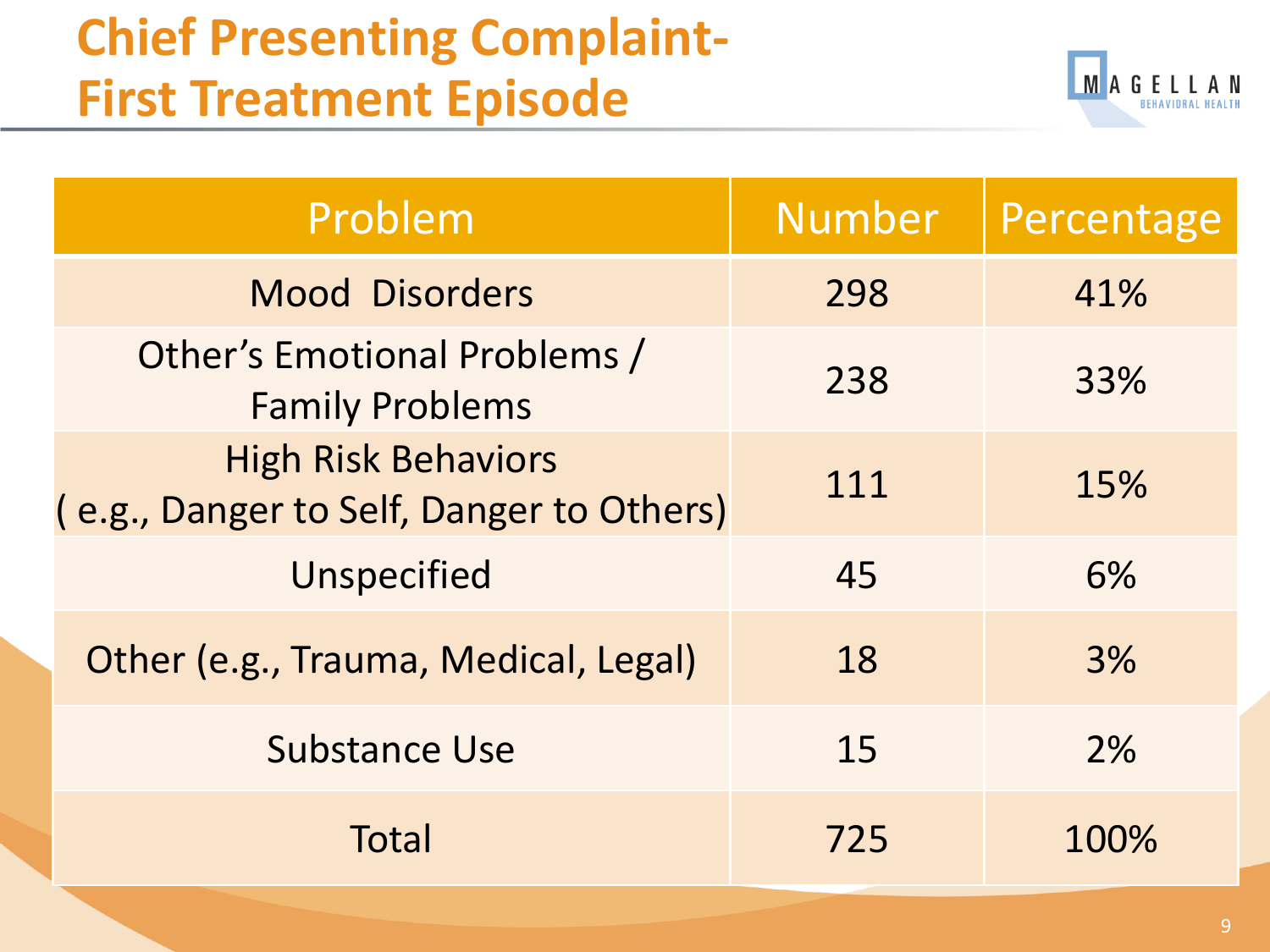

| <b>Residence</b>                  | <b>Number</b>  | Percentage |
|-----------------------------------|----------------|------------|
| <b>Private Residence</b>          | 508            | 70.1%      |
| Unspecified                       | 166            | 22.9%      |
| <b>Foster Home</b>                | 33             | 4.6%       |
| <b>Group Home / Halfway House</b> | 6              | 0.8%       |
| Homeless/shelter                  | 5              | 0.7%       |
| Secure placements                 | $\overline{4}$ | 0.5%       |
| <b>Other Caregiver</b>            | 3              | 0.4%       |
| Total                             | 725            | 100.0%     |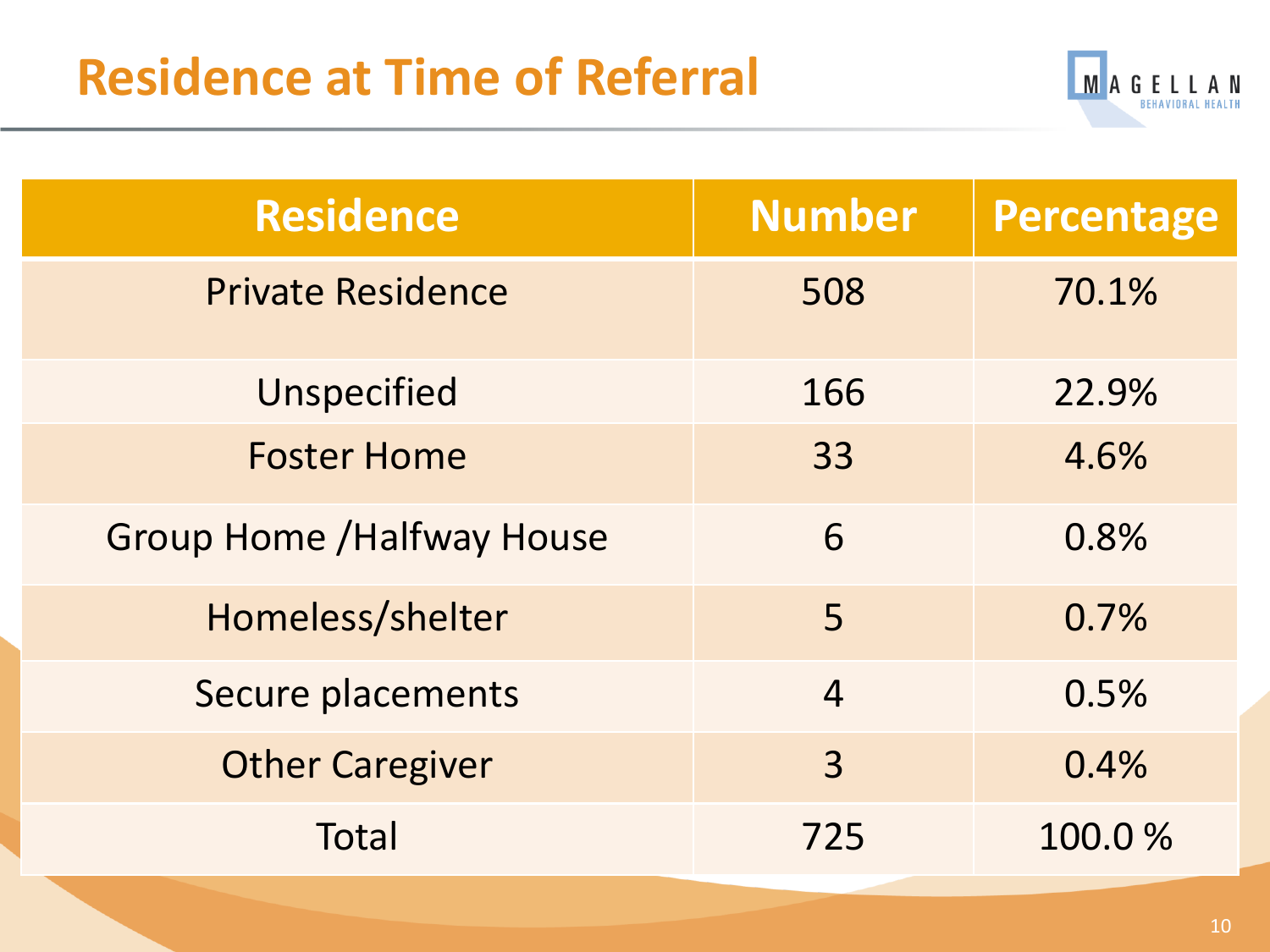## **Member Authorizations**



| <b>Service Type</b>                                                     | <b>Auths</b> |
|-------------------------------------------------------------------------|--------------|
| <b>Parent Support/Training</b>                                          | 966          |
| <b>Youth Support/Training</b>                                           | 963          |
| <b>Home and Community Based Services</b>                                | 718          |
| <b>Psychosocial Rehabilitation</b>                                      | 656          |
| <b>Inpatient Psychiatric Facility</b>                                   | 511          |
| <b>Outpatient + Intensive Outpatient</b><br><b>Psychiatric Services</b> | 213          |
| <b>Psychiatric Residential Therapeutic Facility</b>                     | 17           |
| <b>Substance Abuse Residential Treatment</b>                            | 16           |
| Total                                                                   | 4,060        |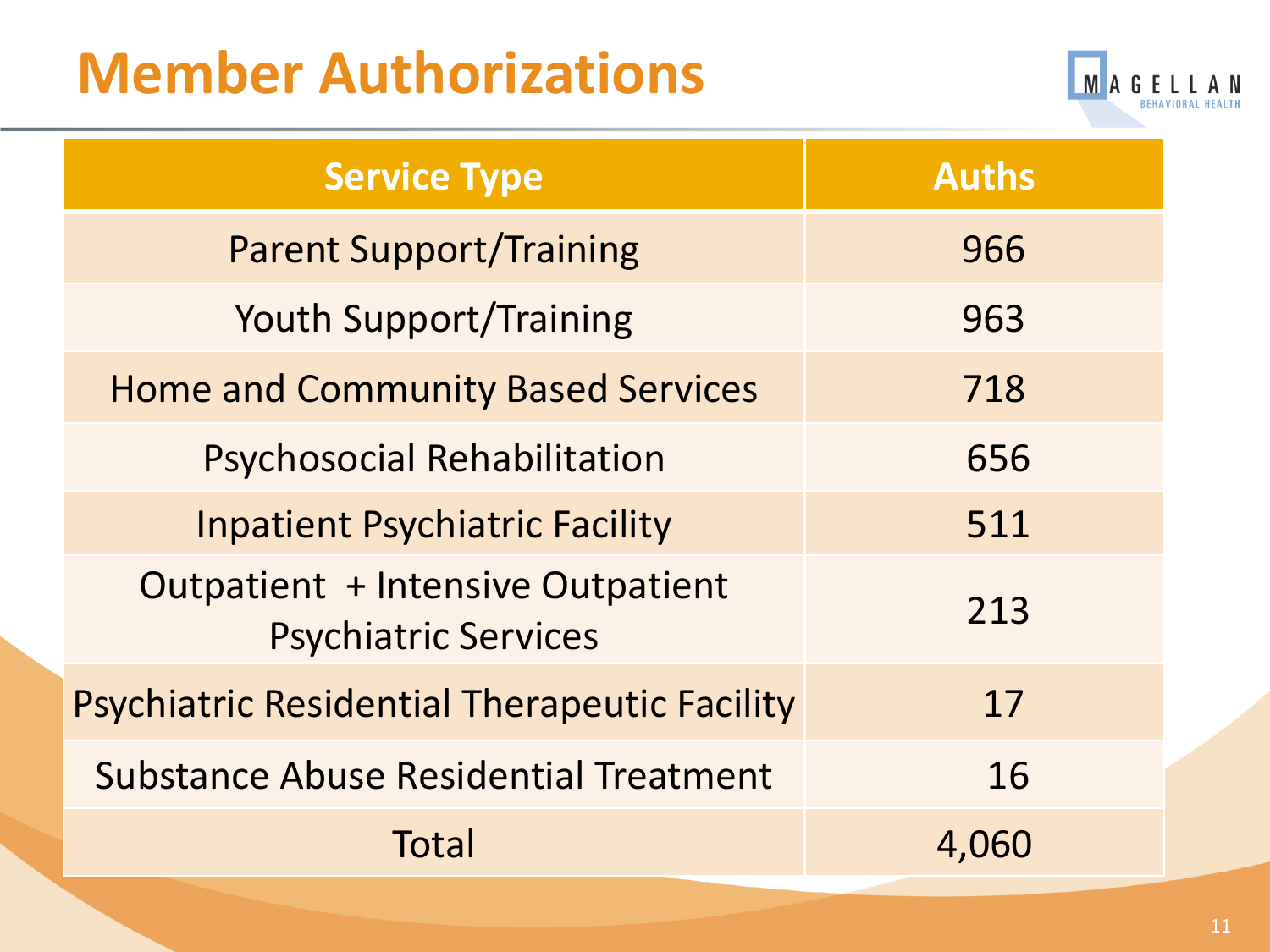

# **Improving access through Network Development**

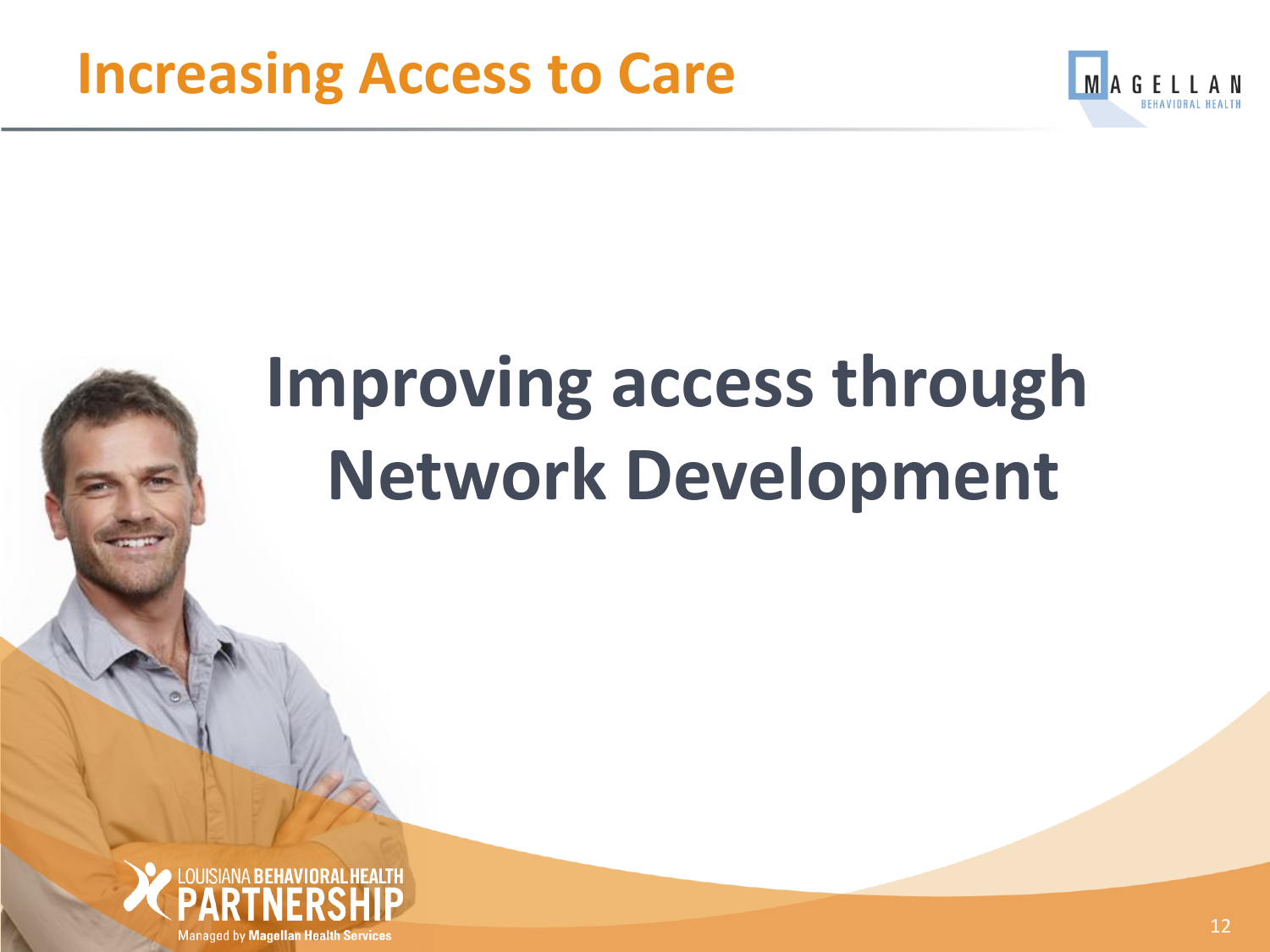#### **Providers by Region - 5 specialized CSoC services**



| <b>CSoC Service</b>                                       | <b>Jefferson</b><br><b>Parish</b> | <b>Region 2</b> | <b>Region 7</b> | <b>Region 8</b> | <b>Region 9</b> | <b>Total</b>   |
|-----------------------------------------------------------|-----------------------------------|-----------------|-----------------|-----------------|-----------------|----------------|
| Independent<br><b>Living/Skill Building</b>               | 6                                 | 3               | $\overline{3}$  | 9               | 5               | 26             |
| <b>Parent Support &amp;</b><br><b>Training Specialist</b> | 1                                 | 1               | 1               | 1               | $\mathbf 1$     | $\overline{1}$ |
| <b>Short Term Respite</b><br>Care                         | $\overline{2}$                    | $\mathbf 1$     | $\mathbf 1$     | $\overline{2}$  | $\overline{3}$  | 9              |
| <b>Crisis Stabilization</b>                               |                                   |                 |                 | 1               |                 | 1              |
| <b>Youth Support &amp;</b><br><b>Training Specialist</b>  | $\mathbf 1$                       | 1               | 1               | 1               | 1               | 1              |
| <b>Totals</b>                                             | 10                                | 6               | 6               | 14              | 10              | 46             |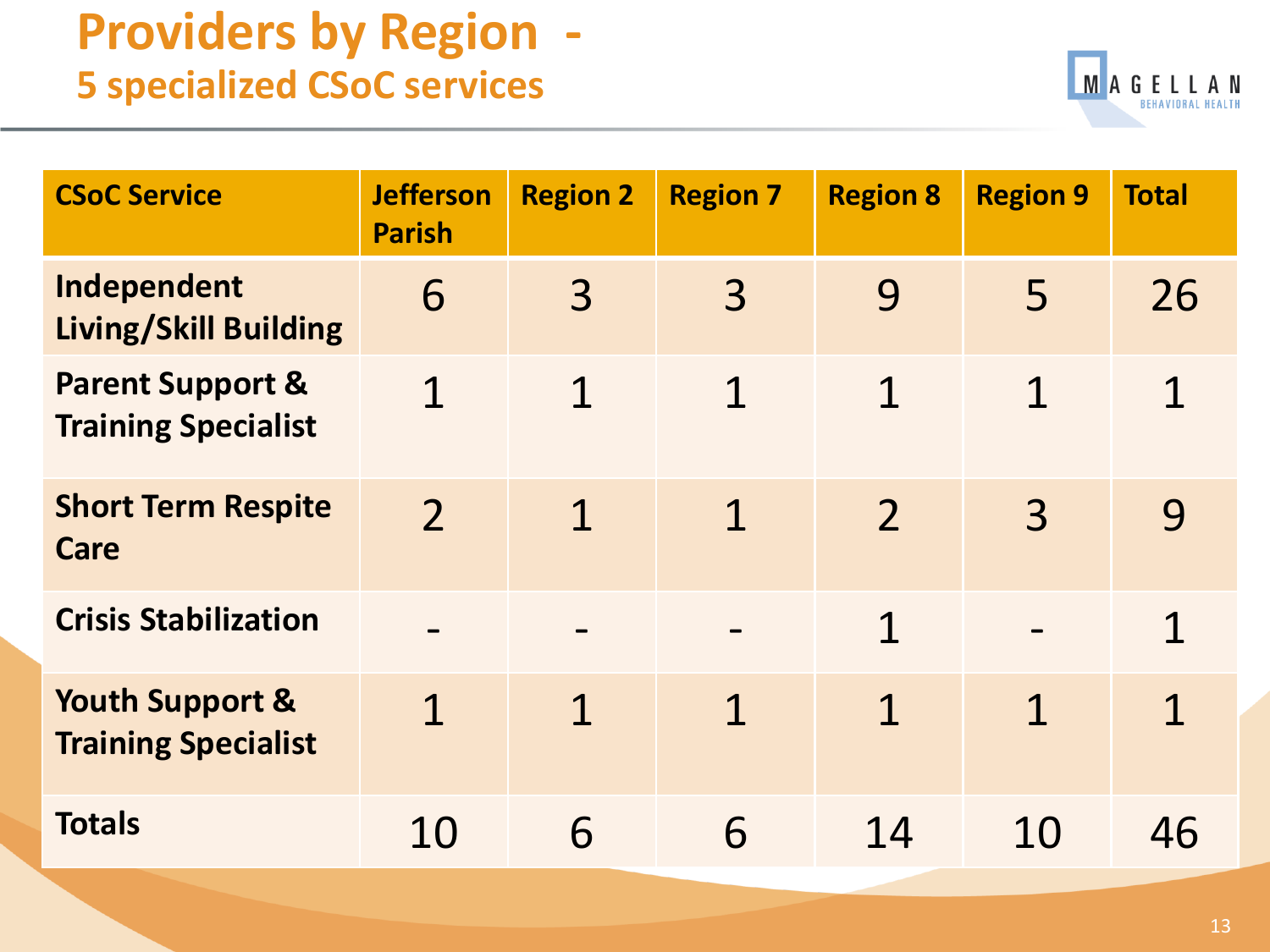## **Network Expansion Plan –**



#### **Therapeutic Group Home and Therapeutic Foster Care:**

- Transition current NMGH's into TGH
- Recruit current DCFS providers with YRF license as TGH providers
- Recruit current providers in and out of network interested in TGH

#### **PRTF recruitment:**

- Implemented a PRTF RFP on March 29, 2013
- Currently, 104 PRTF beds in place and expansion in process
- Working with clinical department and state agencies to identify the PRTF needs
	- Determining what type of specialty units may be appropriateanalyze data of those waiting for PRTF and those placed out of state

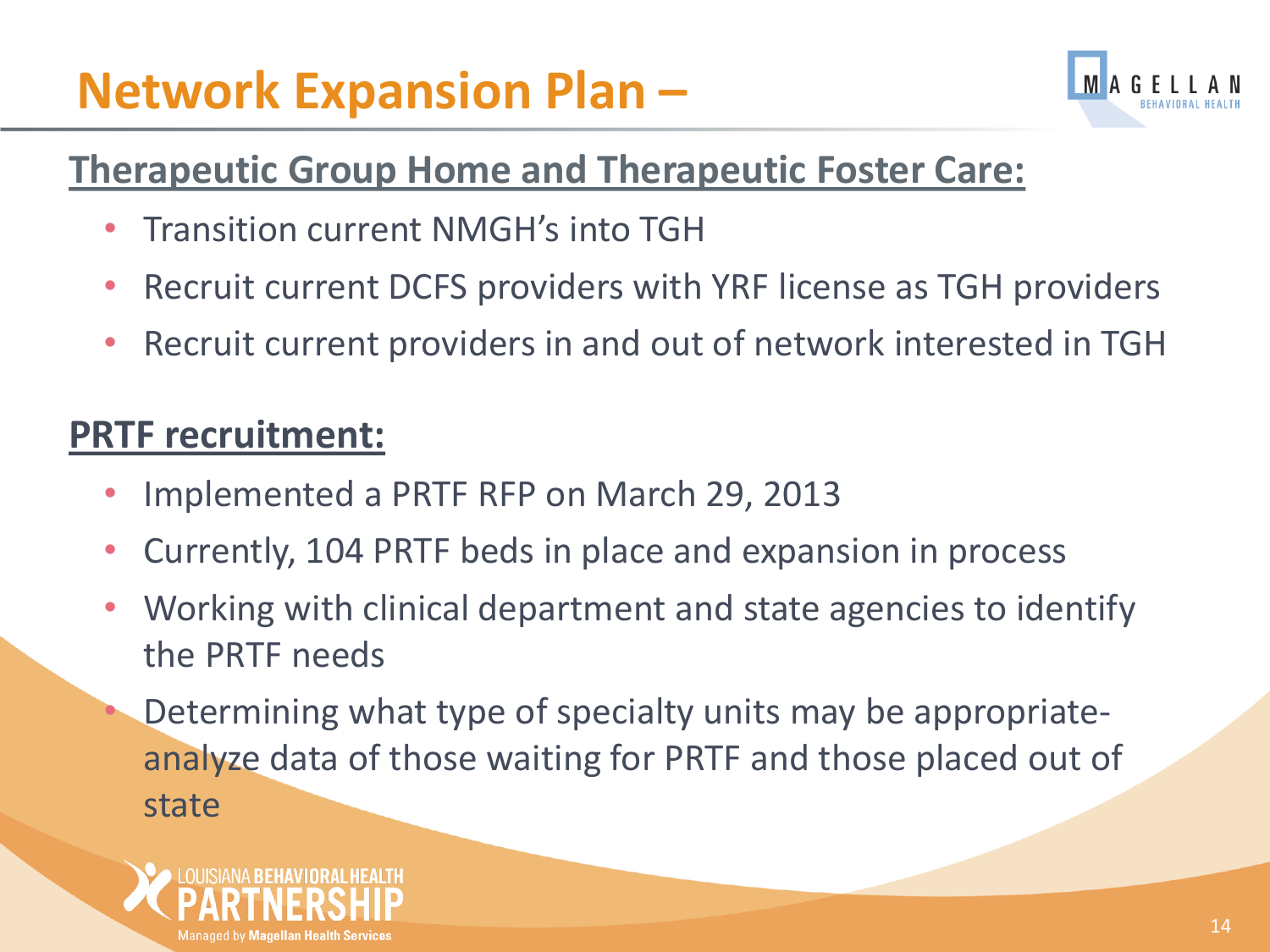

#### **Complete the Crisis System Build Out in All Regions**

- **Mobile Crisis Services**
- **Child and Adolescent Response Team (CART)**
- **23-hour Observation/Crisis Receiving Centers**
- **Telehealth**
- **Crisis Stabilization Services**
- **Crisis Residential Services**



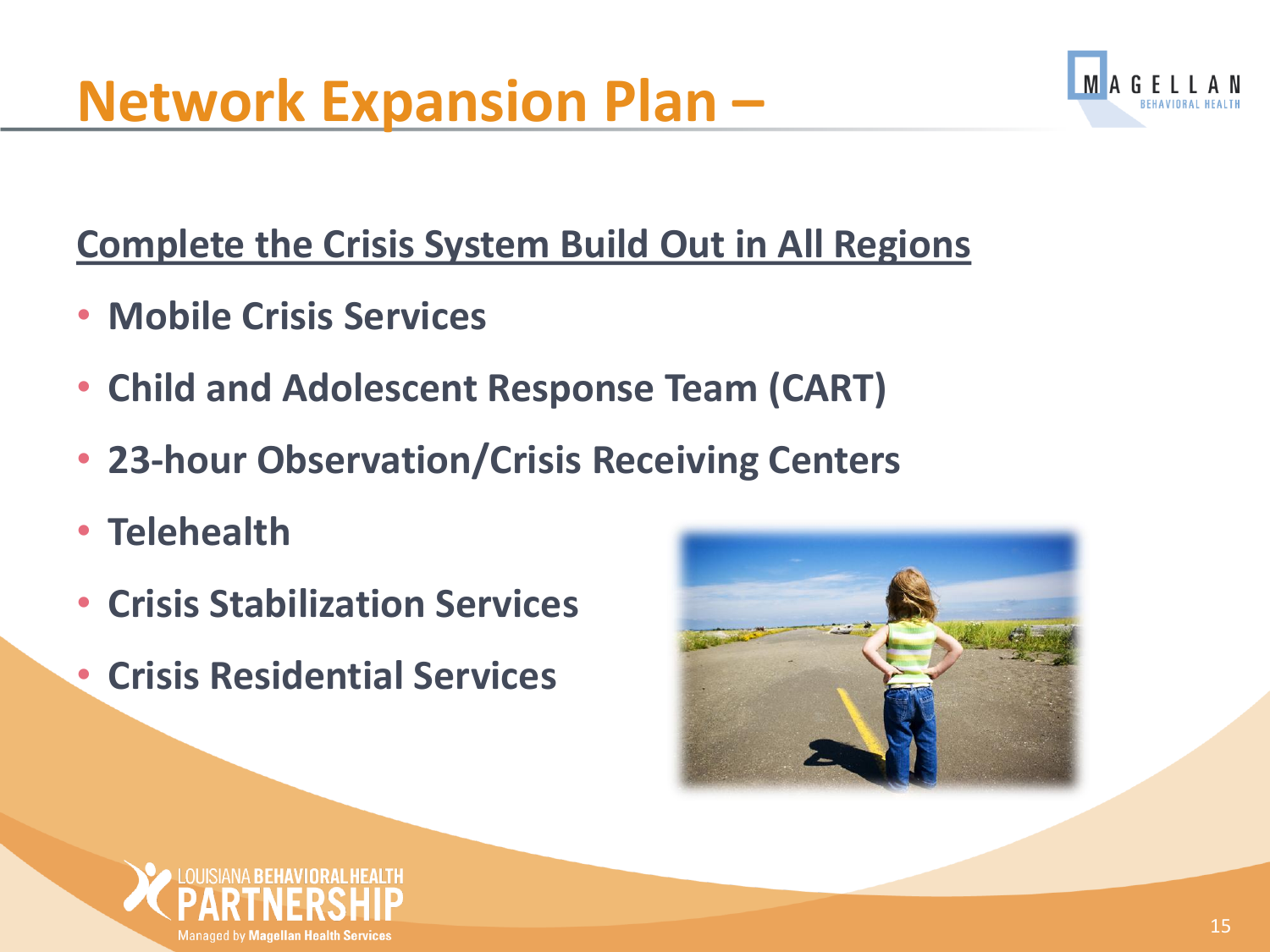## **Network Recruitment Plan –**



#### **Evidence Based Practices**

- Expand Evidence Based Practice (EBP) capacity through learning and technical assistance
- Partner with Medical Director to expand into EBP for 0-5 population
- Multi-Systemic Therapy 30 providers across the state
- Functional Family Therapy -7 providers across the state
- Homebuilders 10 providers across the state
- Assertive Community Treatment 11 teams across the state

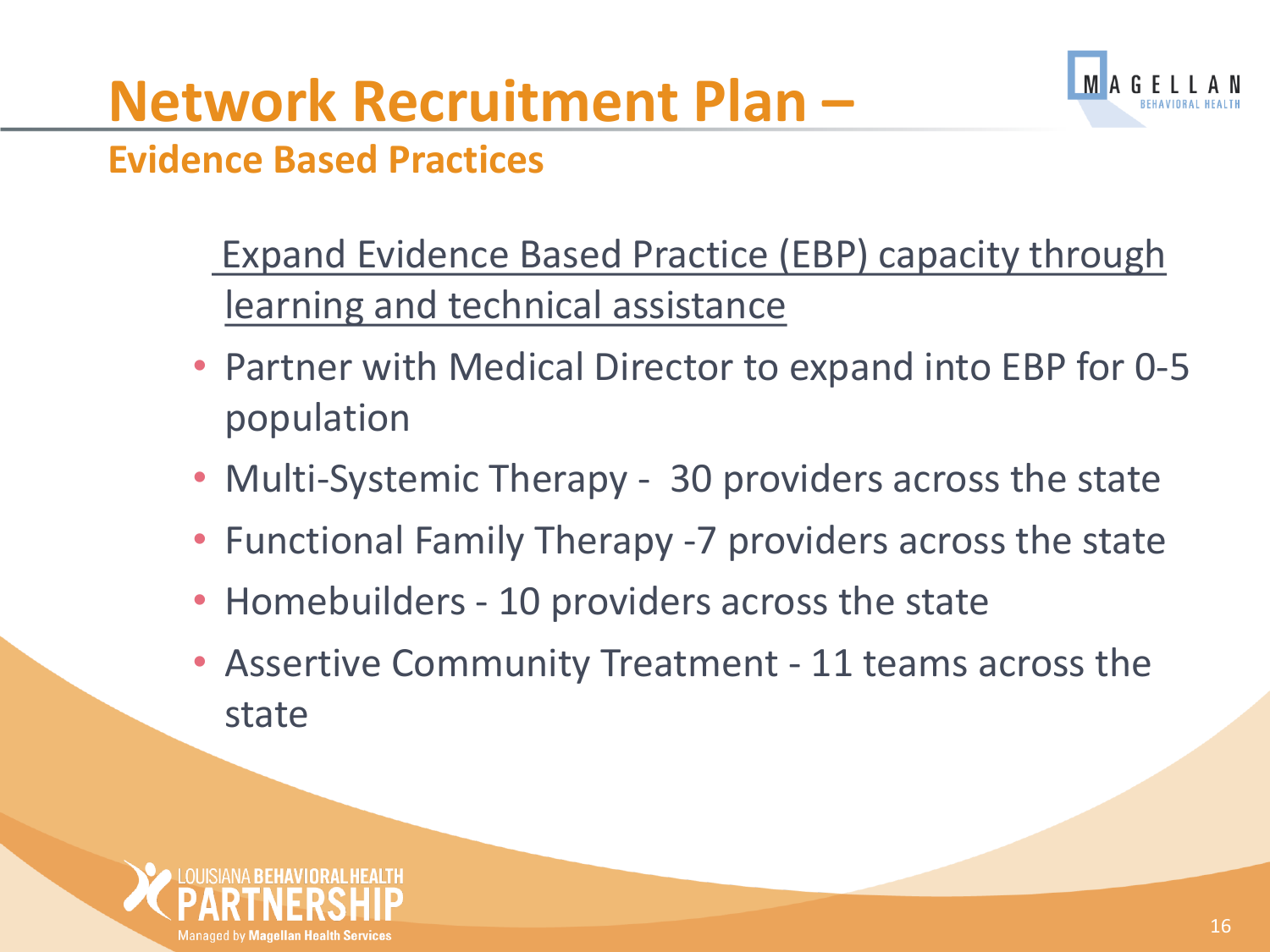## **Clinical Outcomes**



## **Tracking trends Transforming care**



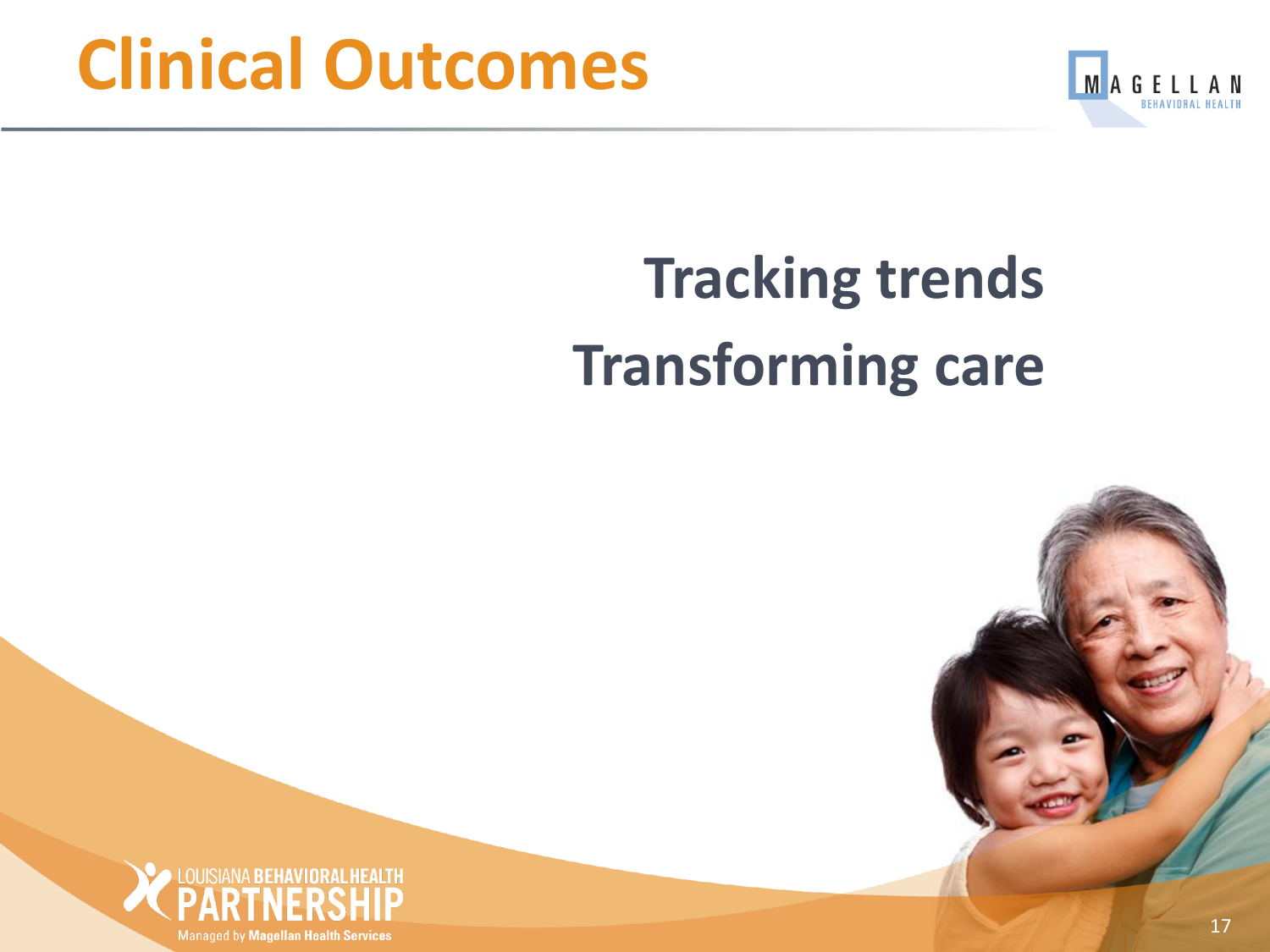### **Outcomes…**



- The average age of a CSoC Member is 13.2
- Males account for 57% of the CSoC population and females account for 38%.
- The top 3 services requested and authorized for CSoC members are:
	- 1 Parent Support and Training
	- 2 Youth Support and Training
	- 3 Home and Community Based Services

Data set continues to mature and outcomes will guide future plans for expanding CSoC

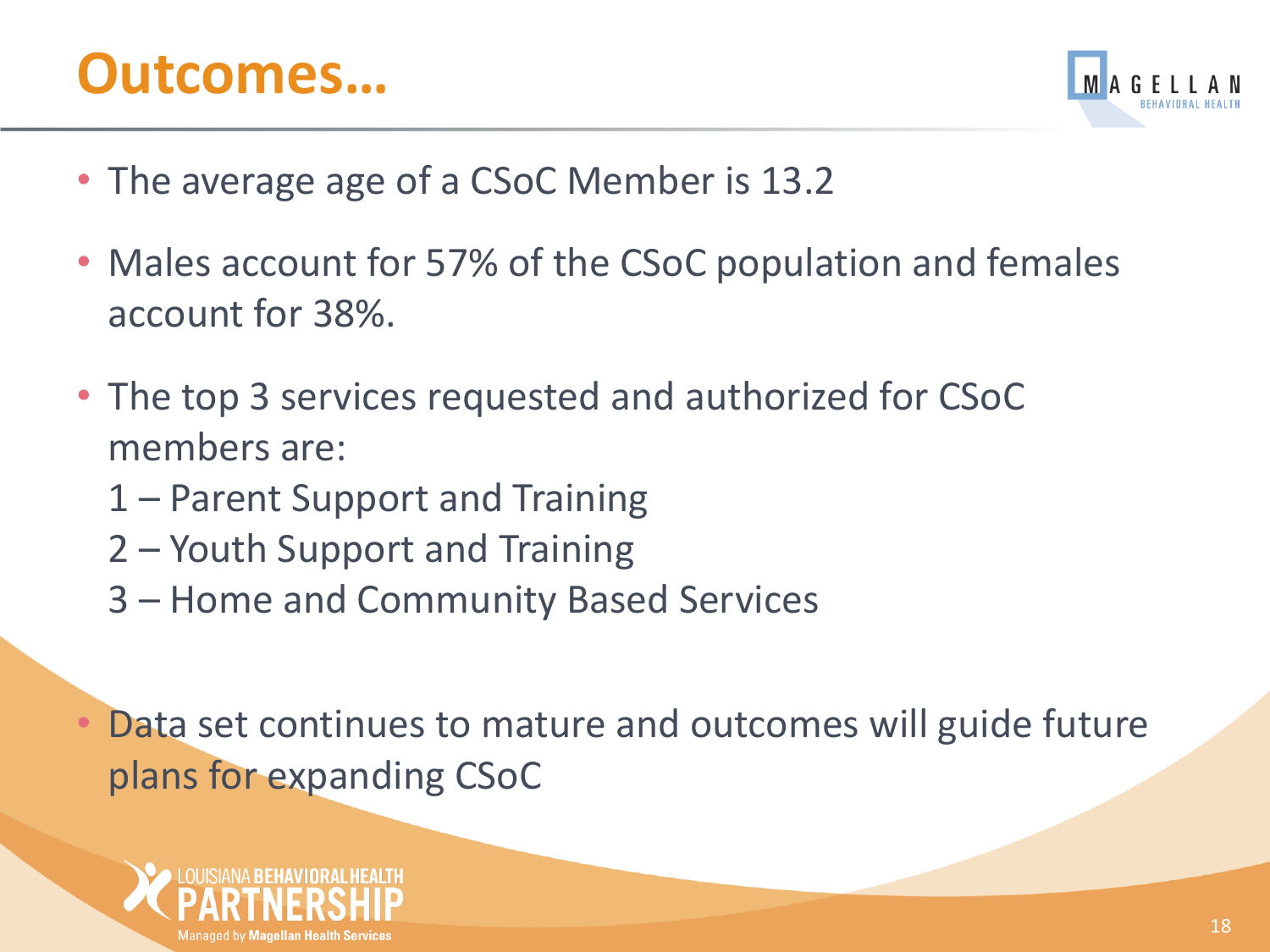## **CSoC Children Inpatient Psychiatric Utilization**



**MAGELLAN** 

**BEHAVIORAL HEALTH**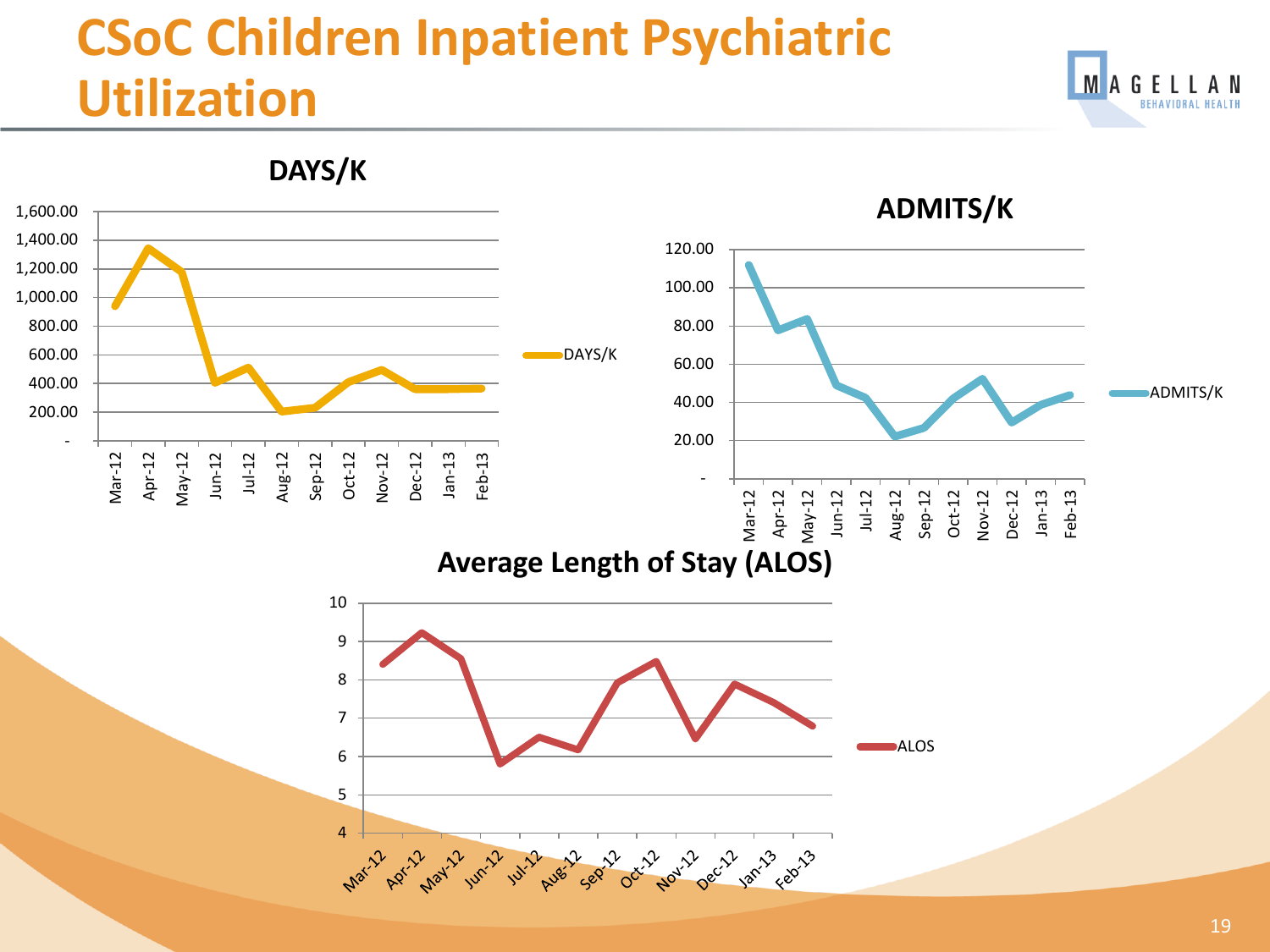## **Top Utilizers of Inpatient Psychiatric Hospitals Among All LBHP Children**





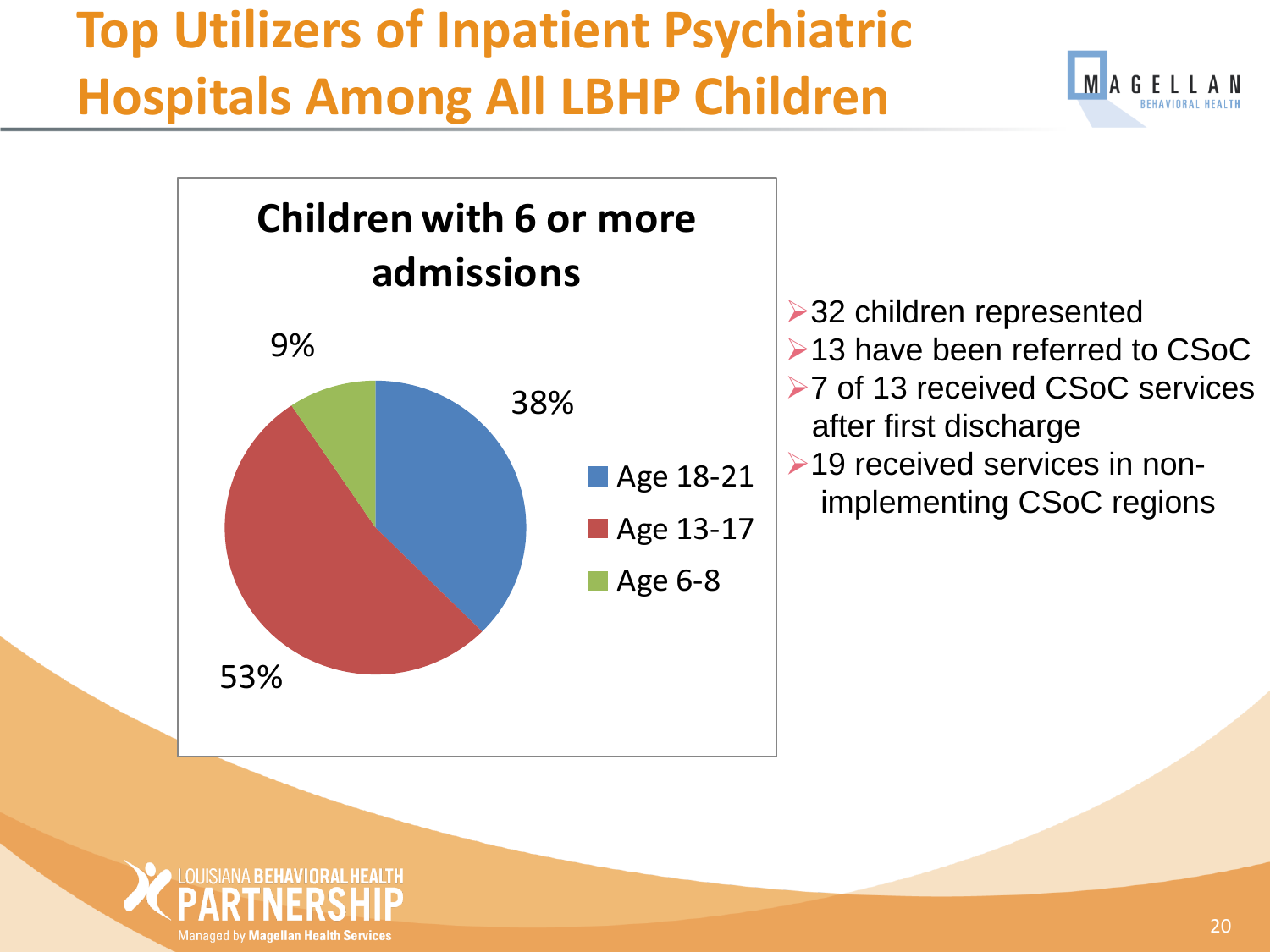

# **Listening Learning Driving change**



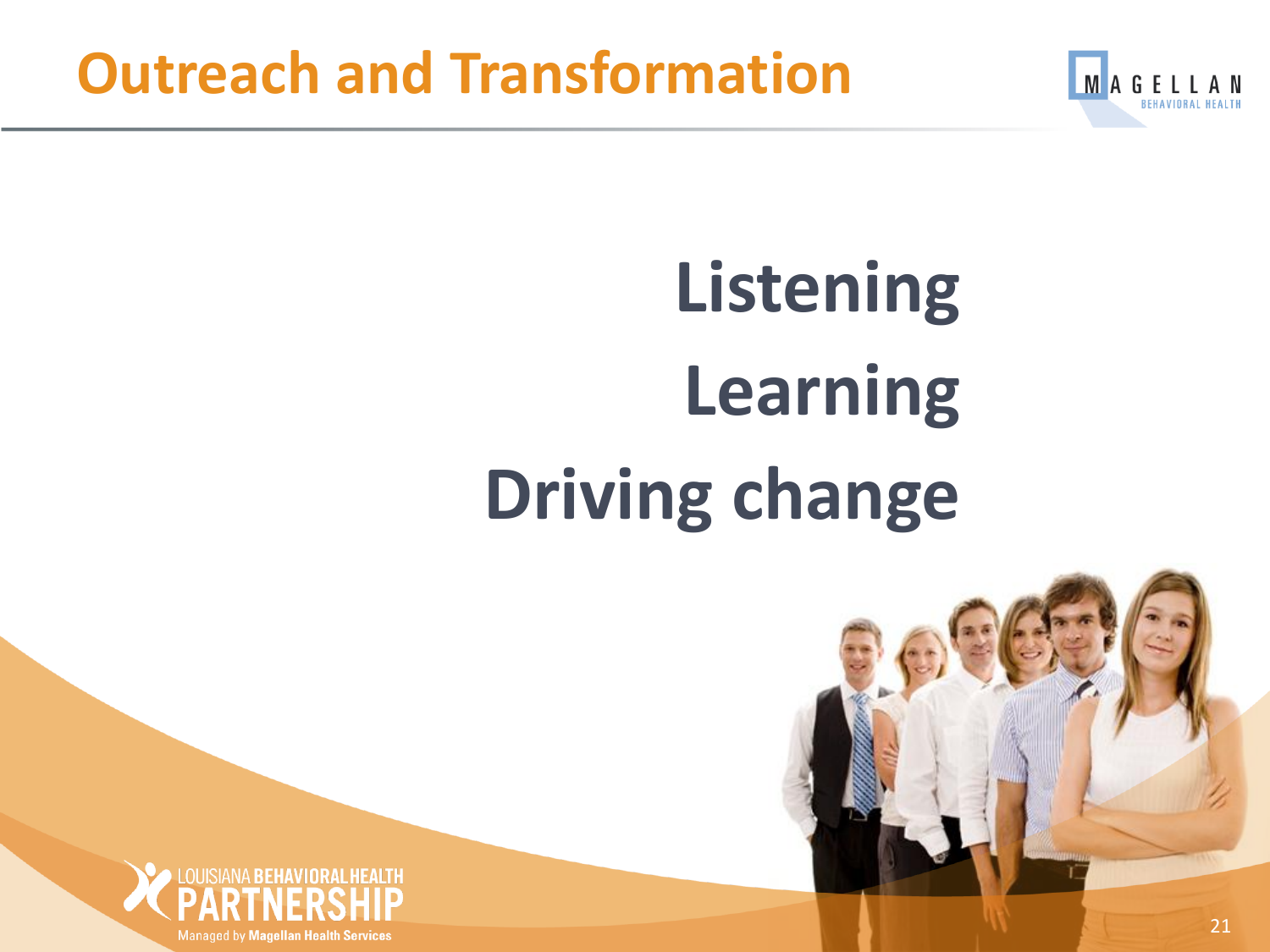## **Driving Change…**



- Partnering with OBH on clinical rounds across state agencies (OJJ and DCFS) to find solutions for children/youth who are highest service utilizers
- Improved discharge planning from inpatient/residential facilities
- Active management of DCFS and OJJ children in residential settings
- Collaborating with Bayou Health plans
- Conducting Families in Need of Services (FINS) outreach initiative
	- Partnering with Office of Community with Developmental Disabilities (OCDD) for onsite trainings